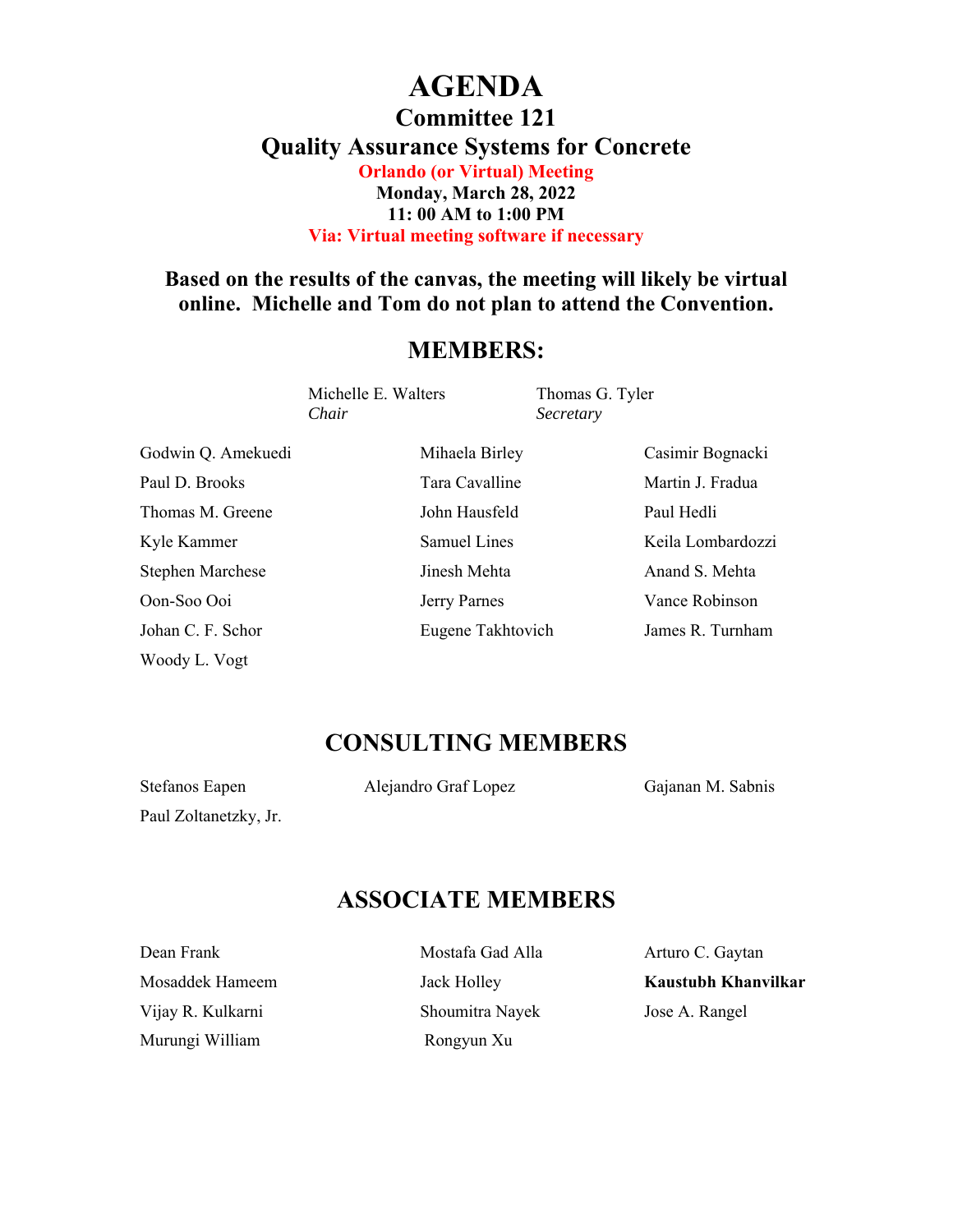# **AGENDA**

#### **Committee 121 Quality Assurance Systems for Concrete Orlando (or Virtual) Meeting Monday, March 28, 2022 11: 00 AM to 1:00 PM Via: Virtual meeting software if necessary**

### *Registration for the convention is required to enter the meeting.*

- 1. Call to Order and Welcome
- 2. Introduction of Members and Guests
- 3. Update of Membership Status Tara and Keila now voting members and are shown thusly on the web page.
- 4. Establish Date of Next Meeting
- 5. Approval of Minutes from Virtual Spring Meeting (Attached)
- 6. Announcements
- 7. Old business:
	- A. Replacement of the existing document *121R-08 -Guide for Concrete Construction Quality Systems in Conformance with ISO 9001*
		- 1. Status of the Template as provided by Jim Turnham We have been given the green light from TAC to incorporate the Template into the Document via reference. The issue of copyright and shared ownership has disappeared. The task now at hand is to revise the Body of the Text and get it balloted.
		- *2.* Development of the Body of Text Chapters 1 thru 6 Presently at Rev 9 on the Web Page – Status of re-write
			- a. Table of Contents and Main Body of Text Rev. 9 Status and plan for going forward.
				- 1. Chapter 6 is the guide to the Template. It can be revised to the agreement of all prior to balloting. It can to spell out the basics:
					- a. What is in the Template (instructions, procedures, checklists, etc.)